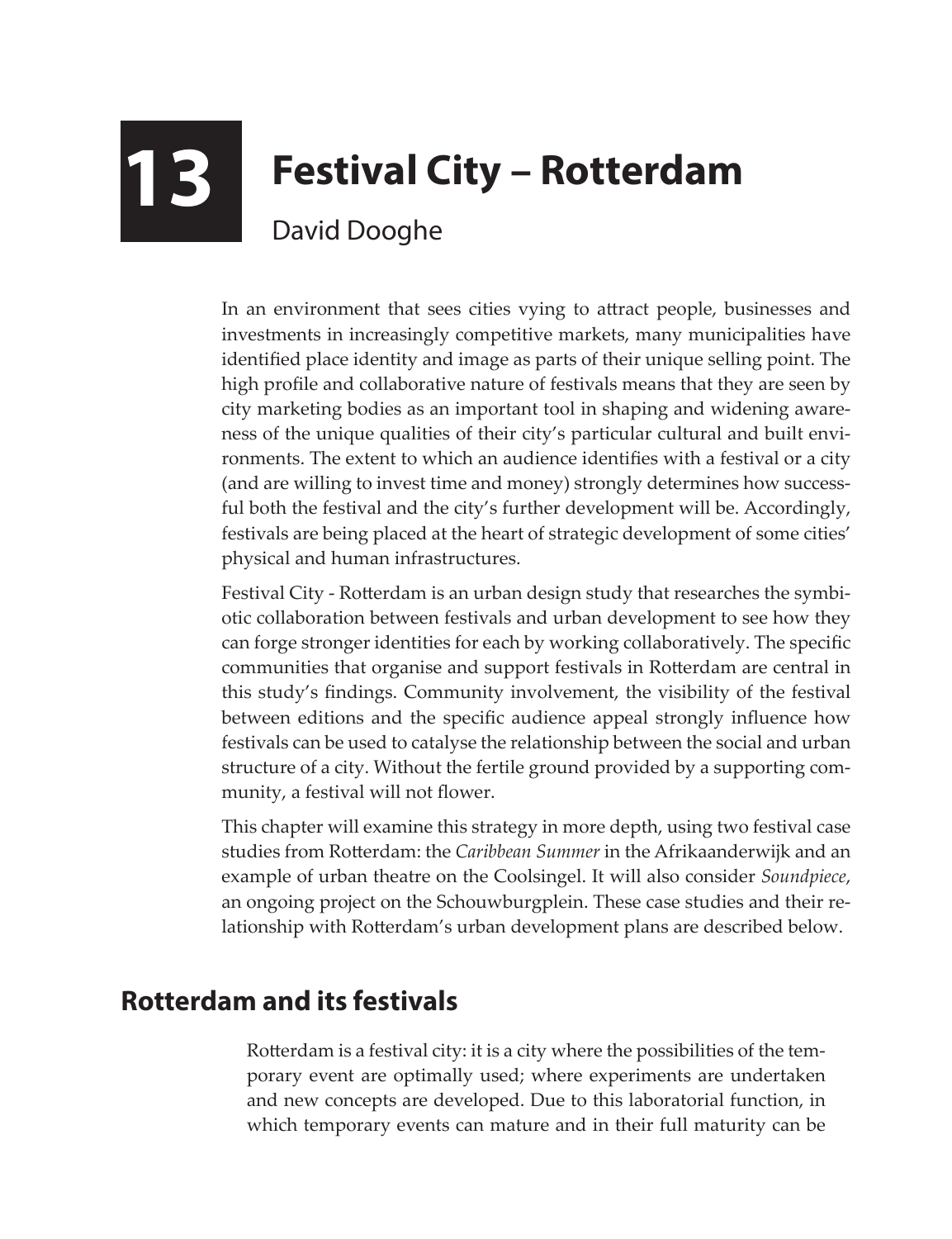tested in the daily situation, new elements can be added to the city in an 'almost natural' way. In this way, the different manifestations, events and festivals create a surplus value and become important test sites for the social, spatial and cultural structure of Rotterdam (De Winter, 1988: 13).

Following World War Two, in which its city centre was heavily bombed, Rotterdam pursued a policy of organising events and temporary constructions to keep its city centre vibrant (De Winter ,1988: 7) and to test the popularity of specific urban amenities (De Winter, 1988: 12). There is a clear and strong connection between the identity of events and the urban redevelopment plan during this period. In the *Ahoy'* (1950) and *E55* (1955)<sup>1</sup> events, Rotterdam celebrated the rebuilding of the harbour and the city after the destruction caused by the war. *C70*, the last large event in the city's redevelopment, took place in 1970, a time when the Dutch population was protesting against the large scale development of the Netherlands, demanding that their cities should be more liveable. With *C70*, the organisers wanted to bring people together through communication (De Winter, 1988: 109). As the city has continued to expand, less space has been left undeveloped, potentially putting the strong unity and cooperation between the city festivals' organisers, artists and architects at risk.

## **The Spatial Development Strategy 2030**

In the Spatial Development Strategy 2030 (Gemeente Rotterdam, 2007), Rotterdam presents itself as an attractive, living city. By building new residential areas and improving the public space, Rotterdam has tried to attract the middle and upper classes to come and live in the inner city. The post war 'viable society' ideology is still very apparent in this document, but the experience that festivals can offer residents and audience is largely ignored, even though studies have shown that two-thirds of Rotterdam's residents visit its festivals and the average visitor defines him or herself as middle class (Rijpsma et al., 2006: 44).

The experiences that festivals offer contribute to the bond that residents have with their city. Rotterdam has a wide variety of festivals and temporary events, ranging from classical concerts in the old harbours, to car races in the inner city; from the marathon to a 'wine and dine' festival. There are some large festivals that attract hundreds of thousands of people, and there is a broad base of small, niche, award-winning festivals spread all over the city. In 2012, Rotterdam Festivals, the organisation responsible for the city's events policy, supported a total of 59 events relating to specific aspects of the